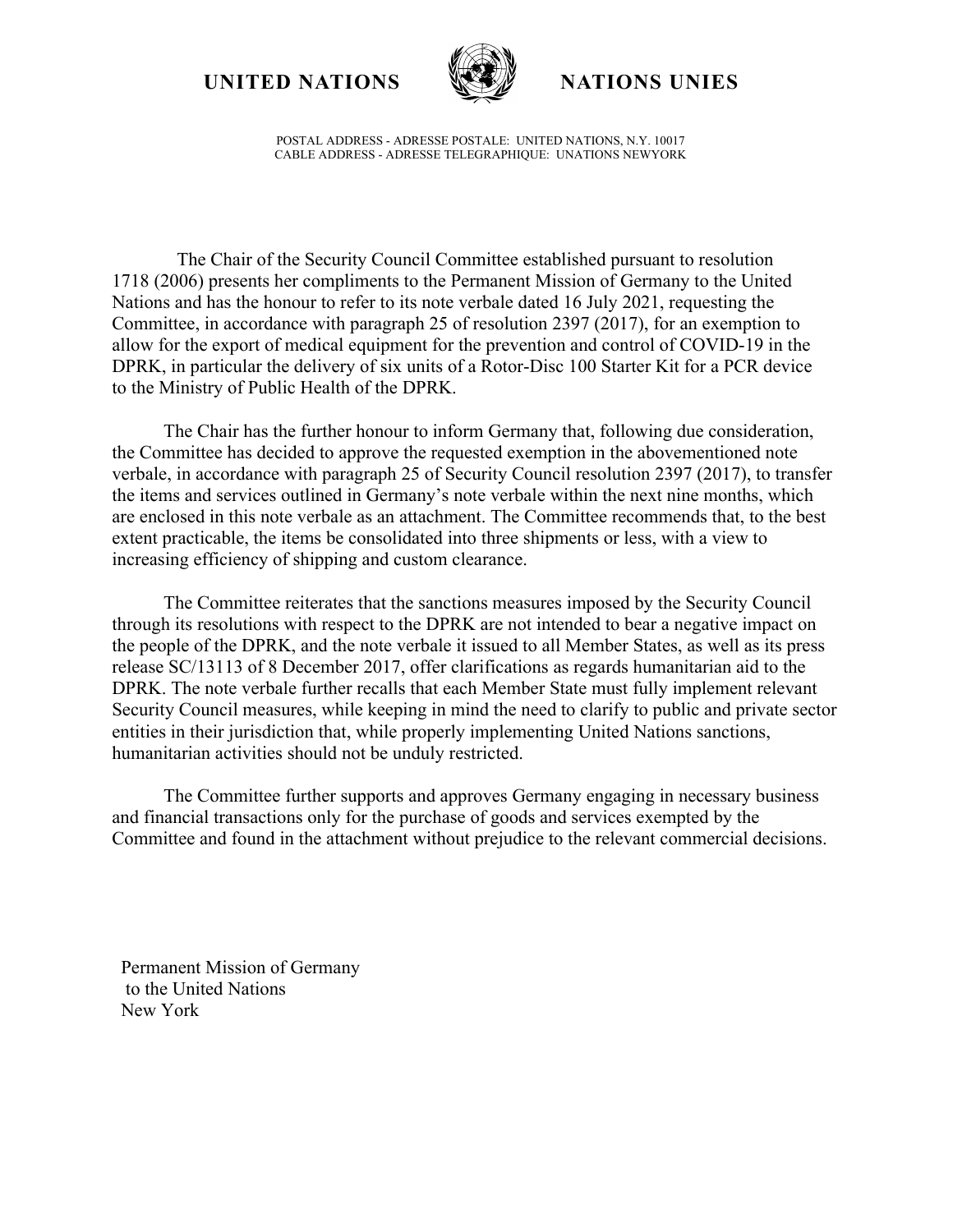At the same time, the Committee requests relevant organizations delivering humanitarian assistance to the DPRK to adhere to the exemption time limit approved by the Committee and fully respect and abide by relevant national laws, regulations, and licensing requirements governing financial and commercial transactions, and shipping and custom clearance conducted in the jurisdictions of affected Member States.

The Chair has the further honour to inform Germany that this note verbale and its annex will be published on the 1718 Committee website for the public, including relevant national authorities involved in reviewing the exempted transfers to the DPRK, for a period of nine months.

The Committee would like to thank Germany for its diligence.

The Chair of the Security Council Committee established pursuant to resolution 1718 (2006) avails herself of this opportunity to renew to the Permanent Mission of Germany to the United Nations the assurances of her highest consideration.

 *(Signed)*

23 July 2021

Attachment:

- List of Goods for Transfer to the DPRK